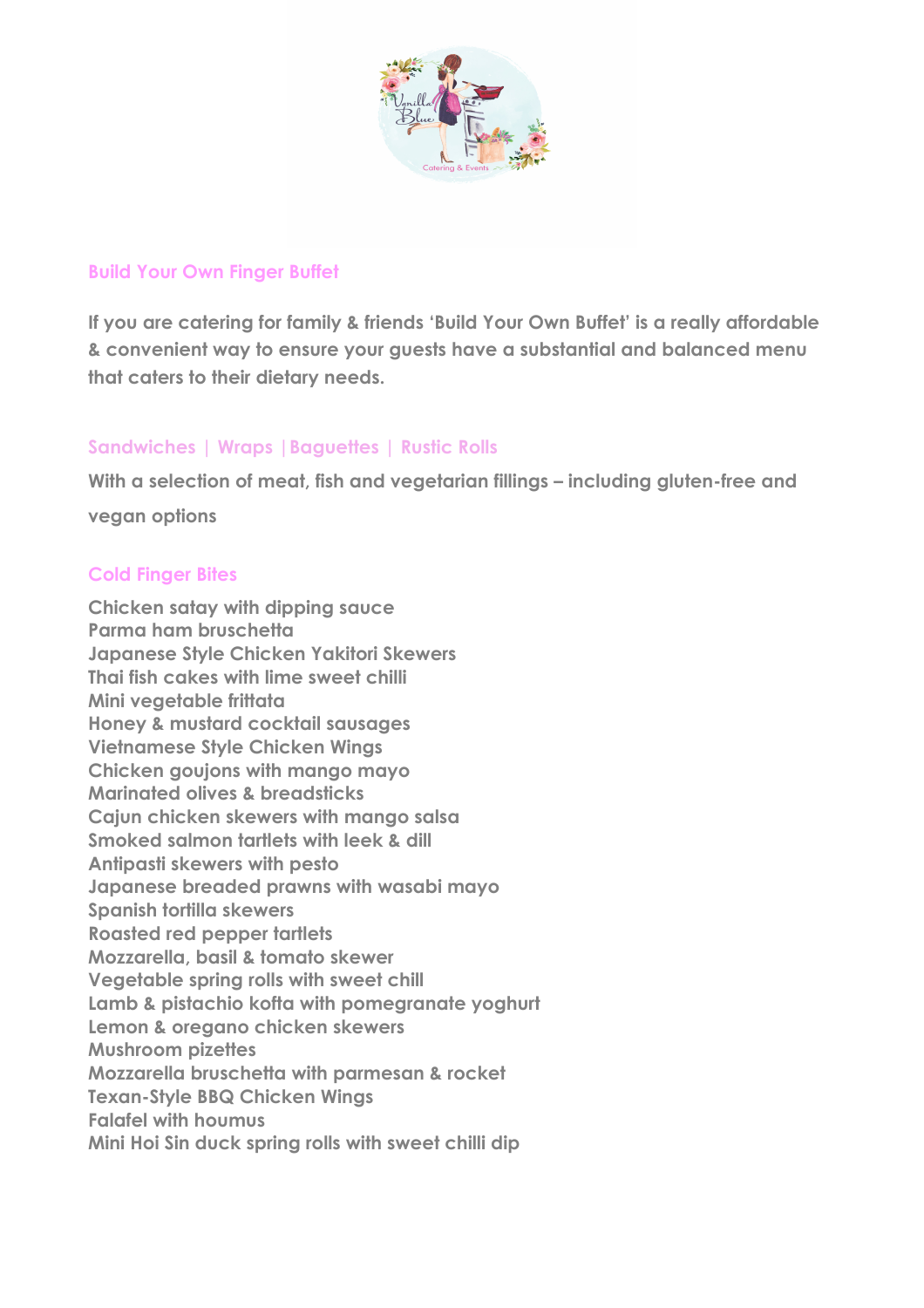**Mini Gourmet Pork Sausage Rolls Feta, rosemary & black olive tartlets Cucumber cups filled with smoked salmon & cream cheese Spinach & feta filos Brie & Red Onion Chutney tartlets Sticky BBQ cocktail sausages Anti-Pasti Veg Skewers Tomato and Basil bruschetta Mini veg samosa with mango chutney Onion bhajis with mango chutney Vegetable crudités & dips** 

### **Salads (£1.95 supplement per person)**

**Greek salad Classic potato Tabbouleh Pesto pasta Caesar Salad Orange, fennel & wild rice Spicy corn, black bean and feta Tomato, cucumber & coriander Mexican bean Herby salad**

#### **Finger Desserts**

**Victoria sponge Chocolate orange cake Scone with cream & jam Baklava Lemon drizzle Fresh fruit tart Chocolate & salted caramel brownie Lemon & passion fruit posset Fruit Skewers Macaroons Rocky road**